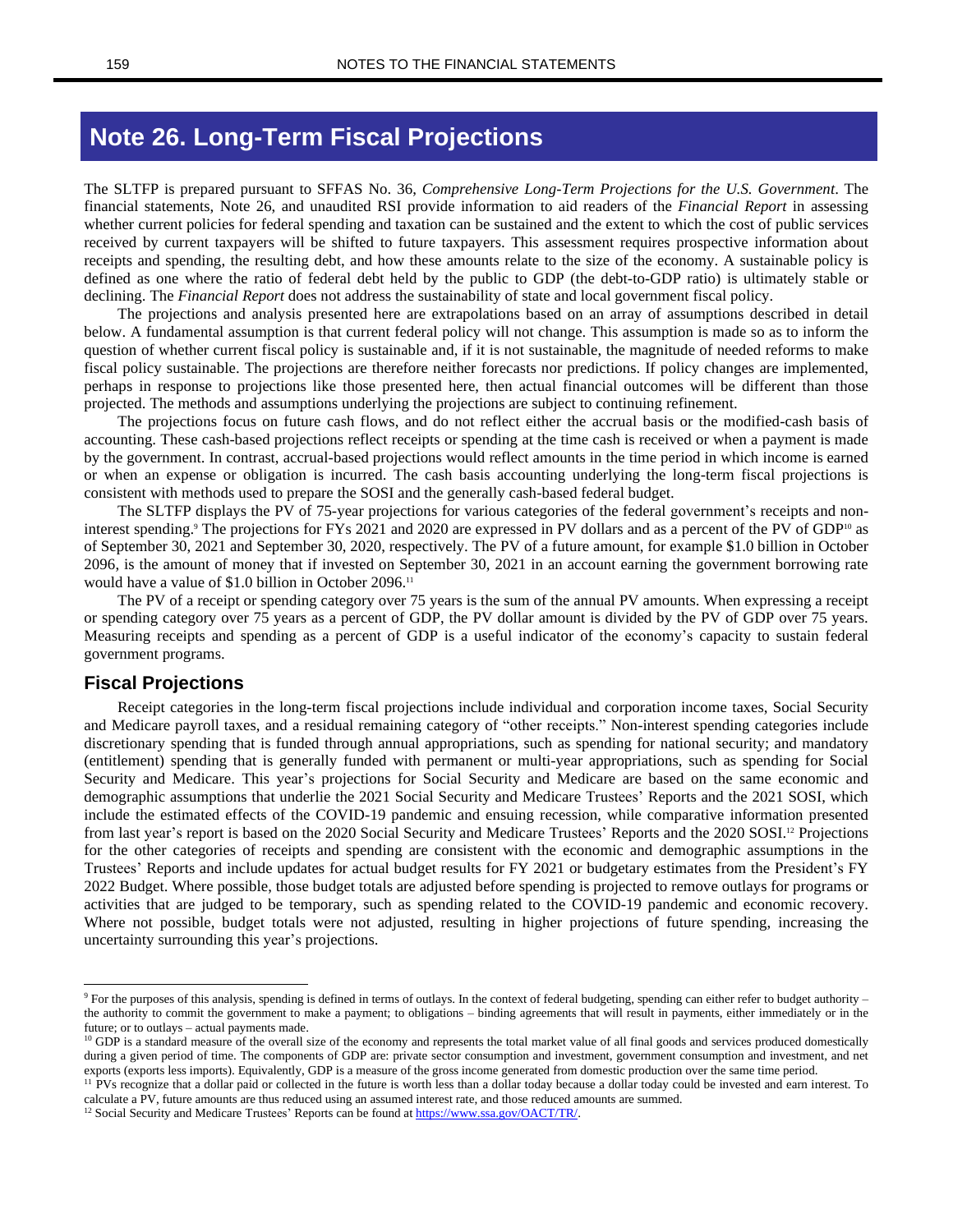The projections assume the continuance of current policy which, builds off current law, but can be different than current law in cases where lawmakers have in the past periodically changed the law in a consistent way. The specific assumptions that depart from current law and are used for the current policy basis of these projections are explained below.

The projections shown in the SLTFP are made over a 75-year time frame, consistent with the time frame featured in the Social Security and Medicare Trustees' Reports. However, these projections are for fiscal years starting on October 1, whereas the Trustees' Reports feature calendar-year projections. Using fiscal years allows the projections to start from the actual budget results from FYs 2021 and 2020.

The *Infrastructure Investment and Jobs Act* (P.L. 117-58) was signed into law on November 15, 2021, and is therefore not reflected in the projections shown in the Statements of Long-Term Fiscal Projections or this note and cannot be reasonably estimated. See Note 31—Subsequent Events for additional information.

| <b>Changes in Long-Term Fiscal Projections</b>               |                        |                                                |
|--------------------------------------------------------------|------------------------|------------------------------------------------|
| PV of 75-Year Projections                                    | <b>Trillions of \$</b> | <b>Percent of 75-</b><br><b>Year PV of GDP</b> |
| Receipts less non-interest spending as of September 30, 2020 | (79.5)                 | (4.8)%                                         |
| Components of Change:                                        |                        |                                                |
|                                                              | (1.4)                  |                                                |
| Change due to Economic and Demographic Assumptions           | (6.3)                  | (0.2)                                          |
| Change due to Program-Specific Actuarial Assumptions         | (3.6)                  | (0.2)                                          |
|                                                              | (6.8)                  | (0.4)                                          |
|                                                              |                        |                                                |
| Total                                                        | (18.1)                 | (0.8)                                          |
| Receipts less non-interest spending as of September 30, 2021 | (97.6)                 |                                                |
|                                                              |                        |                                                |

Note: Totals may not equal the sum of components due to rounding. The 75-year PV of GDP is updated with the change in reporting period and change in economic and demographic assumptions.

This year's estimate of the 75-year PV imbalance of receipts less non-interest spending is 5.7 percent of the current 75 year PV of GDP, compared to 4.8 percent as was projected in last year's *Financial Report*. <sup>13</sup> The above table reports the effects of various factors on the updated projections.

- The largest factor affecting the projections—increasing the imbalance as a share of the 75-year PV of GDP by 0.4 percentage points (\$6.8 trillion)—is attributable to actual budget results for FY 2021 and the budgetary estimates published in the FY 2022 President's Budget. Actual budget results for FY 2021 lead to higher 75-year PV of spending for mandatory programs other than Social Security, Medicare, and Medicaid. Budgetary estimates result in higher 75-year PVs for individual income tax receipts and outlays for non-defense discretionary programs. See discussion below regarding assumptions used for receipts and spending projections.
- The second largest factor was the update of economic and demographic assumptions which increases the imbalance as a share of the 75-year PV of GDP by 0.2 percentage points (\$6.3 trillion). The long-term fiscal projections are based on the same economic and demographic assumptions that underlie the Trustees' Reports, and the effects of the COVID-19 pandemic were first reflected in the assumptions for the 2021 Trustees' Reports. Higher wage projections increase the 75-year PV of individual income tax and social insurance receipts and outlays for Social Security. Higher near-term growth in GDP had the effect of increasing the 75-year PV of discretionary spending and spending for mandatory programs other than Social Security, Medicare, and Medicaid.

<sup>&</sup>lt;sup>13</sup> The fiscal imbalances reported in the long-term fiscal projections do not include the initial level of publicly held debt, which was \$22.3 trillion in 2021 and \$21.0 trillion in 2020, and, therefore, they do not by themselves answer the question of how large fiscal reforms must be to make fiscal policy sustainable. See "Sustainability and the Fiscal Gap" and footnote 17 for additional discussion. More information on the projections in last year's *Financial Report* can be found in Note 24 to the financial statements here: [https://fiscal.treasury.gov/reports-statements/#.](https://fiscal.treasury.gov/reports-statements/)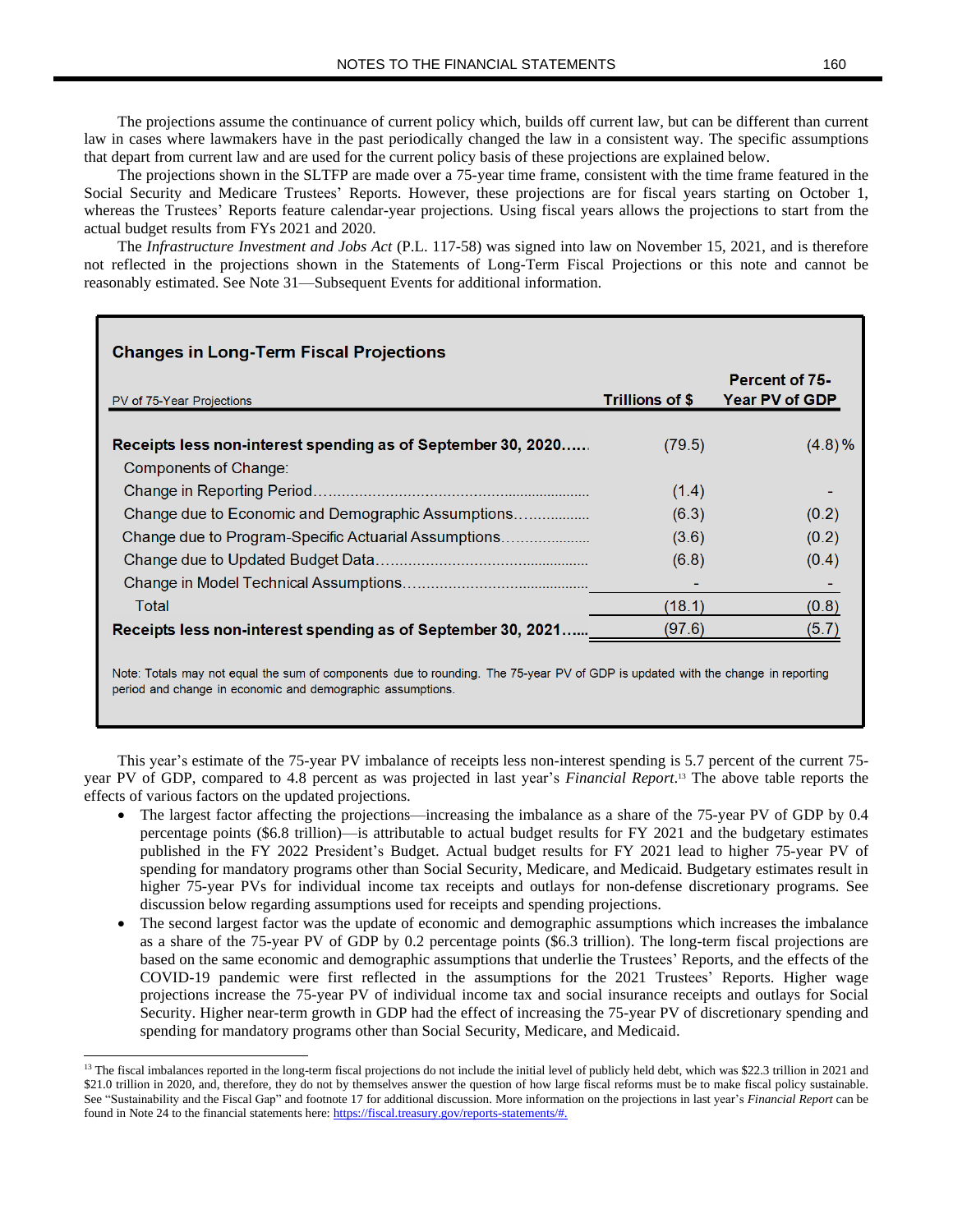- The third largest factor is the effect of new Social Security, Medicare, and Medicaid program-specific actuarial assumptions, which increase this imbalance as a share of the 75-year PV of GDP by 0.2 percentage points (\$3.6 trillion). 14
- The last factor in the table, the change in reporting period the effect of shifting calculations from 2021 through 2095 to 2022 through 2096 – increases the imbalance of the 75-year PV of receipts less non-interest spending by \$1.4 trillion.

The net effect of the changes in the table above, equal to the penultimate row in the SLTFP, shows that this year's estimate of the overall 75-year PV of receipts less non-interest spending is negative 5.7 percent of the 75-year PV of GDP (negative \$97.6 trillion, as compared to a GDP of \$1,724.4 trillion). This imbalance can be broken down by funding source. Spending projections exceeded receipts by 4.0 percent of GDP (about \$68.6 trillion) among programs funded by the government's general revenues, and there is an imbalance of 1.7 percent of GDP (about \$29.0 trillion)<sup>15</sup> for the combination of Social Security (OASDI) and Medicare Part A, which under current law are funded with payroll taxes and not in any material respect with general revenues.16, <sup>17</sup> By comparison, the FY 2020 projections showed that programs funded by the government's general revenues had an excess of spending over receipts of 3.3 percent of GDP (\$53.9 trillion) while the payroll tax-funded programs had an imbalance of spending over receipts of 1.6 percent of GDP (\$25.6 trillion).

#### **Sustainability and the Fiscal Gap**

This report presents data, including debt, as a percent of GDP to help readers assess whether current fiscal policy is sustainable. The debt-to-GDP ratio was approximately 100 percent at the end of FY 2021. As discussed further in the unaudited RSI, the projections based on this report's assumptions indicate that current policy is not sustainable. If current policy is left unchanged, the projections show the debt-to-GDP ratio will rise to 200 percent by 2041 and reach 701 percent in 2096. Moreover, if the trends that underlie the 75-year projections were to continue, the debt-to-GDP ratio would continue to rise beyond the 75-year window.

The fiscal gap measures how much the primary surplus (receipts less non-interest spending) must increase in order for fiscal policy to achieve a target debt-to-GDP ratio in a particular future year. In these projections, the fiscal gap is estimated over a 75-year period, from 2022 to 2096, and the target debt-to-GDP ratio is equal to the ratio at the beginning of the projection period, in this case the estimated debt-to-GDP ratio at the end of FY 2021. The target year is the last year of the 75-year period (2096).

The 75-year fiscal gap under current policy is estimated at 6.2 percent of GDP, which is 32.4 percent of the 75-year PV of projected receipts and 25.0 percent of the 75-year PV of non-interest spending. This estimate of the fiscal gap is 0.8 percentage points larger than was estimated in 2020 (5.4 percent of GDP).

The projections show that projected primary deficits average 5.7 percent of GDP over the next 75 years under current policy. If policies were put in place that would result in a zero fiscal gap, the average primary surplus over the next 75 years would be 0.6 percent of GDP, 6.2 percentage points higher than the projected PV of receipts less non-interest spending shown in the SLTFP. In these projections, closing the fiscal gap requires running a substantially positive level of primary surplus, rather than simply eliminating the primary deficit. The primary reason is that the projections assume future interest rates will exceed the growth rate of GDP. Achieving primary balance (that is, running a primary surplus of zero) implies that

<sup>&</sup>lt;sup>14</sup> For more information on Social Security and Medicare actuarial estimates, refer to Note 25, "Social Insurance."

<sup>&</sup>lt;sup>15</sup> The 75-year PV imbalance for Social Security and Medicare Part A of \$29.0 trillion is comprised of several line items from the SLTFP – Social Security outlays net of Social Security payroll taxes (\$30.0 trillion) and Medicare Part A outlays net of Medicare payroll taxes (\$10.4 trillion) – as well as subcomponents of these programs not presented separately in the statement. These subcomponents include Social Security and Medicare Part A administrative costs that are classified as non-defense discretionary spending (\$0.6 trillion) and Social Security and Medicare Part A income other than payroll taxes: taxation of benefits (-\$5.4 trillion), federal employer share (-\$1.5 trillion), and other income (-\$5.0 trillion).

<sup>&</sup>lt;sup>16</sup> Social Security and Medicare Part A expenditures can exceed payroll tax revenues in any given year to the extent that there are sufficient balances in the respective trust funds; these balances derive from past excesses of payroll tax revenues over expenditures and interest earned on those balances and represent the amount the General Fund owes the respective trust fund programs. When spending does exceed payroll tax revenues, as has occurred each year since 2008 for Medicare Part A and 2010 for Social Security, the excess spending is financed first with interest due from the General Fund and secondly with a drawdown of the trust fund balance; in either case, the spending is ultimately supported by general revenues or borrowing. Under current law, benefits for Social Security and Medicare Part A can be paid only to the extent that there are sufficient balances in the respective trust funds. In order for the long-term fiscal projections to reflect the full size of these program's commitments to pay future benefits, the projections assume that all scheduled benefits will be financed with borrowing to the extent necessary after the trust funds are depleted.

<sup>&</sup>lt;sup>17</sup> The fiscal imbalances reported in the long-term fiscal projections are limited to future outlays and receipts. They do not include the initial level of publicly-held debt, \$22.3 trillion in 2021 and \$21.0 trillion in 2020, and therefore they do not by themselves answer the question of how large fiscal reforms must be to make fiscal policy sustainable, or how those reforms divide between reforms to Social Security and Medicare Part A and to other programs. Other things equal, past cash flows (primarily surpluses) for Social Security and Medicare Part A reduced federal debt at the end of 2021 by \$2.9 trillion (the trust fund balances at that time); the contribution of other programs to federal debt at the end of 2021 was therefore \$25.1 trillion. Similarly, because the \$29.0 trillion imbalance between outlays and receipts over the next 75 years for Social Security and Medicare Part A does not take account of the Social Security and Medicare Part A trust fund balances, it overstates the magnitude of reforms necessary to make Social Security and Medicare Part A solvent over 75 years by \$2.9 trillion. The \$2.9 trillion combined Social Security and Medicare Part A trust fund balance represents a claim on future general revenues.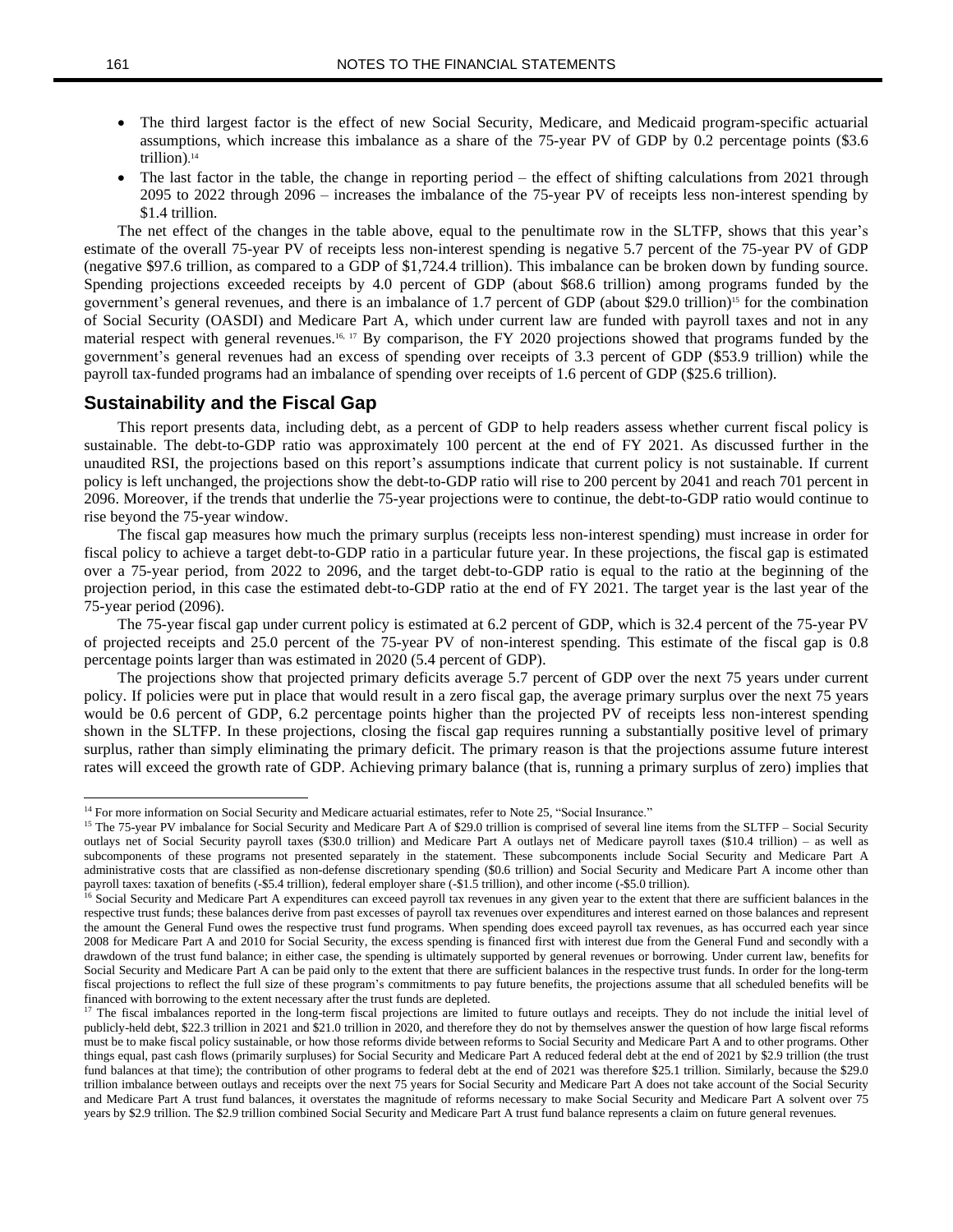## **Assumptions Used and Relationship to Other Financial Statements**

A fundamental assumption underlying the projections is that current federal policy (defined below) does not change. The projections are therefore neither forecasts nor predictions, and do not consider large infrequent events such as natural disasters, military engagements, or economic crises. By definition, they do not build in future changes to policy. If policy changes are enacted, perhaps in response to projections like those presented here, then actual fiscal outcomes will be different than those projected.

Even if policy does not change, actual spending and receipts could differ materially from those projected here. Longrange projections are inherently uncertain and are necessarily based on simplifying assumptions. For example, one key simplifying assumption is that interest rates paid on debt held by the public remain unchanged, regardless of the amount of debt outstanding. To the contrary, it is likely that future interest rates would increase if the debt-to-GDP ratio rises as shown in these projections. To help illustrate this uncertainty, projections that assume higher and lower interest rates are presented in the "Alternative Scenarios" discussion in the unaudited RSI section of this *Financial Report*.

As is true for prior long-term fiscal projections for the *Financial Report*, the assumptions for GDP, interest rates, and other economic and demographic variables underlying this year's projections are the same assumptions that underlie the most recent Social Security and Medicare Trustees' Report projections, adjusted for historical revisions that occur annually. These assumptions differ from those in the President's Budget because they extend for 75 years, rather than 25 years. Additionally, they assume extension of current policy whereas the economic assumptions in the President's Budget assume full implementation of policies reflected in the Budget.<sup>18</sup> The use of discount factors consistent with the Social Security Trustees' rate allows for consistent PV calculations over 75 years between the SLTFP and the SOSI.

The following bullets summarize the key assumptions used for the categories of receipts and spending presented in the SLTFP and the disclosures:

- **Social Security:** Projected Social Security (OASDI) spending excludes administrative expenses, which are classified as discretionary spending, and is based on the projected spending in the 2021 Social Security Trustees' Report for benefits and for the Railroad Retirement interchange. The projections of Social Security payroll taxes and Social Security spending are based on future spending and payroll taxes projected in the 2021 Social Security Trustees' Report, adjusted for presentational differences and converted to a fiscal year basis. More information about the assumptions for Social Security cost growth can be found in Note 25 and the unaudited RSI discussion of Social Insurance.
- **Medicare:** Projected Medicare spending also excludes administrative expenses, which are classified as discretionary spending, and is based on projected spending from the 2021 Medicare Trustees' Report. The projections here make some adjustments to the Trustees' Report projections. Medicare Part B and D premiums, as well as state contributions to Part D, are subtracted from gross spending in measuring Part B and Part D spending, just as they are subtracted from gross cost to yield net cost in the financial statements.<sup>19</sup> Here, as in the federal budget, premiums are treated as "negative spending" rather than receipts since they represent payment for a service rather than payments obtained through the government's sovereign power to tax. This is similar to the financial statement treatment of premiums as "earned" revenue as distinct from all other sources of revenue, such as taxes. The projections are based on Medicare spending in the Medicare Trustees' Report, adjusted for presentational differences and converted to a fiscal year basis. Medicare Part A payroll taxes are projected similarly. More information about the assumptions for Medicare cost growth can be found in Note 25 and the unaudited RSI discussion of Social Insurance. As discussed in Note 25, there is uncertainty about whether the reductions in health care cost growth assumed in the Medicare Trustees' Report will be fully achieved. Note 25 illustrates this uncertainty by considering Medicare cost growth assumptions under varying policy assumptions.
- **Medicaid:** The Medicaid spending projections start with the projections from the 2018 *Medicaid Actuarial Report* prepared by CMS's Office of the Actuary, which is the most recent report available. <sup>20</sup> These projections are based on recent trends in Medicaid spending; the demographic, economic, and health cost growth assumptions in the 2018 Medicare Trustees' Report; and projections of the effect of the PPACA on Medicaid enrollment. The projections in the Medicaid Actuarial Report, which end in 2027, are adjusted to accord with the actual Medicaid spending in FY 2021. Actual Medicaid spending includes temporary spending increases due to changes in enrollment and other

<sup>18</sup> See the FY 2022 President's Budget, Analytical Perspectives Volume, Chapter 3 "Long-Term Budget Outlook."

<sup>&</sup>lt;sup>19</sup> Medicare Part B and D premiums and state contributions to Part D are subtracted from the Part B and D spending displayed in the SLTFP. The total 75year PV of these subtractions is \$19.9 trillion, or 1.2 percent of GDP.

<sup>20</sup> Christopher J. Truffer, Kathryn E. Rennie, Lindsey Wilson, and Eric T. Eckstein II, *2018 Actuarial Report on the Financial Outlook for Medicaid*, Office of the Actuary, Centers for Medicare and Medicaid Services, U.S. Department of Health and Human Services.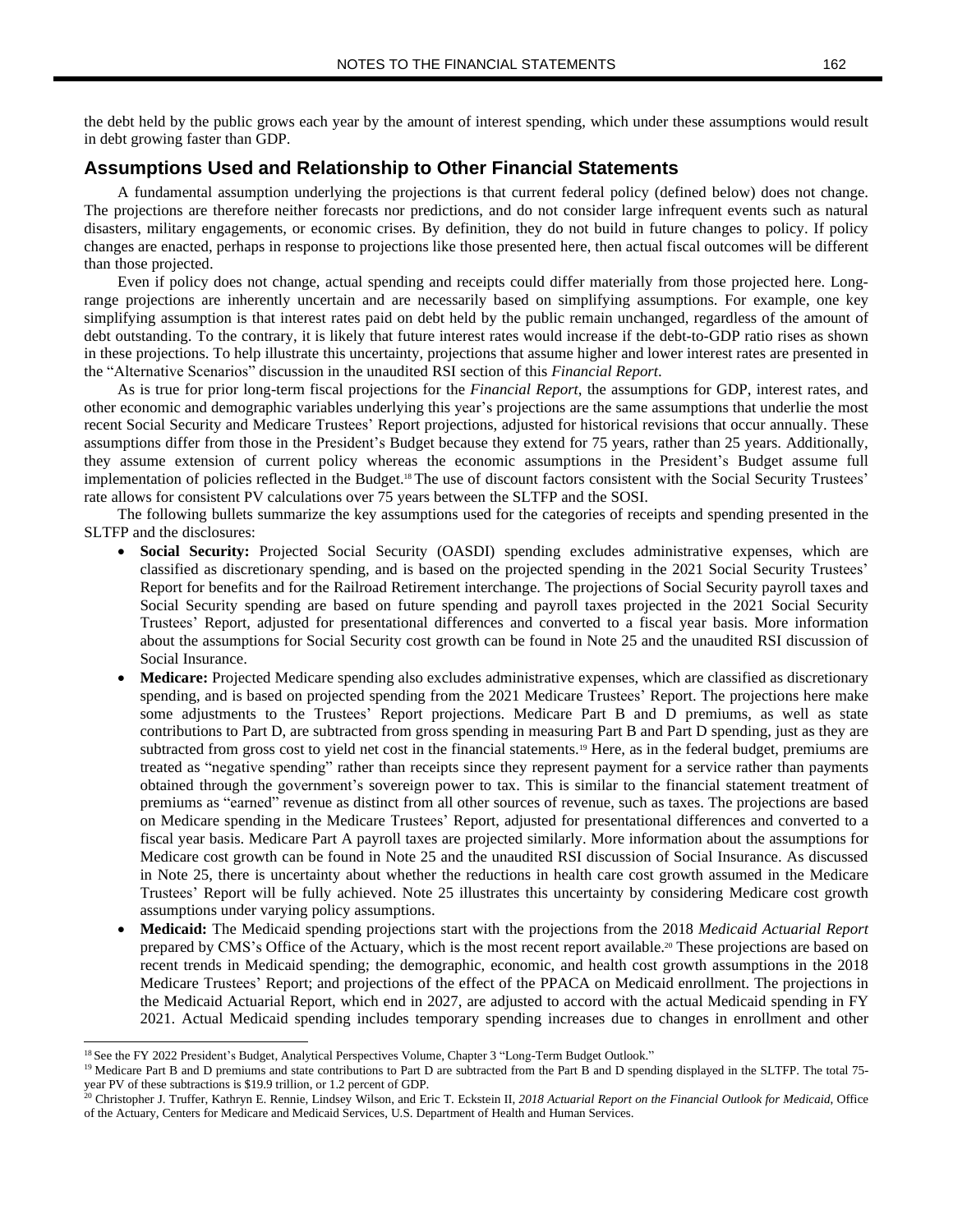temporary measures related to the pandemic. The amounts related to these temporary spending increases cannot be identified, which adds uncertainty to the projections. After 2027, the projections assume no further change in State Medicaid coverage under the PPACA, and the numbers of aged beneficiaries (65-plus years) and non-aged beneficiaries (less than 65 years) are expected to grow at the same rates as the aged and non-aged populations, respectively. Medicaid costs per beneficiary are assumed to grow at the same rate as Medicare benefits per beneficiary, as is generally consistent with the experience since 1987. Between 1987 and 2017, the average annual growth rates of spending per beneficiary for Medicaid and Medicare were within 0.3 percentage point of each other. Projections of Medicaid spending are subject to added uncertainty related to: 1) assumed reductions in health care cost growth discussed above in the context of Medicare; 2) the projected size of the Medicaid enrolled population, which depends on a variety of factors, including future state actions regarding the PPACA Medicaid expansion; and 3) certain limitations relating to the data used to generate the projected per enrollee spending in the 2018 Medicaid actuarial report.

- **Other Mandatory Spending:** Other mandatory spending includes federal employee retirement, veterans' disability benefits, and means-tested entitlements other than Medicaid. Current mandatory spending components that are judged permanent under current policy are assumed to increase by the rate of growth in nominal GDP starting in 2022, implying that such spending will remain constant as a percent of GDP.<sup>21,22</sup> Projected spending for insurance exchange subsidies starting in 2022 grows with growth in the non-elderly population and with the NHE projected per enrollee cost growth for other private health insurance for the NHE projection period (through 2028 for the FY 2021 projections), and with growth in per enrollee health care costs as projected for the Medicare program after that period. As discussed in Note 25, there is uncertainty about whether the reductions in health care cost growth projected in the Medicare Trustees' Report will be fully achieved. Projected exchange subsidy spending as a percent of GDP remains below the failsafe provision in the PPACA that limits the federal share of spending to 0.504 percent of GDP.
- **Defense and Non-defense Discretionary Spending:** These projections assume discretionary spending in 2022 equals the baseline estimate from the President's Budget then grows at the same rate as nominal GDP. Separate funding levels for overseas contingency operations are assumed to end after 2021, similar to the presentation in the President's FY 2022 Budget. The President's Budget includes spending related to the pandemic and economic recovery that is considered temporary. The amounts related to these temporary spending increases cannot be identified, which adds uncertainty to the projections. To illustrate sensitivity to different assumptions, PV calculations under alternative discretionary growth scenarios are presented in the unaudited "Alternative Scenarios" RSI section.
- **Receipts (Other than Social Security and Medicare Payroll Taxes):** Individual income taxes are based on the share of salaries and wages in the current law baseline projection in the FY 2022 President's Budget, and the salaries and wages projections in the Social Security 2021 Trustees' Report. That baseline accords with the tendency of effective tax rates to increase as growth in income per capita outpaces inflation (also known as "bracket creep") and the expiration dates of individual income and estate and gift tax provisions of TCJA.<sup>23</sup> After reaching 23 percent of wages and salaries in 2028, individual income taxes increase gradually to 29 percent of wages and salaries in 2096 as real taxable incomes rise over time and an increasing share of total income is taxed in the higher tax brackets. Through the first 10 years of the projections, corporation tax receipts as a percent of GDP reflect the economic and budget assumptions used in developing the FY 2022 President's Budget ten-year advance baseline budgetary estimates. After this time, corporation tax receipts grow at the same rate as nominal GDP. All other receipts also reflect FY 2022 President's Budget levels as a share of GDP throughout the budget window and grow with GDP outside of the budget window. Corporation tax receipts peak at 1.6 percent of GDP in 2025 before falling to 1.3 percent of GDP in 2031, where they stay for the remainder of the projection period. The ratio of all other receipts combined, excluding corporation tax receipts, to GDP is estimated to be 1.6 percent in 2022, after which it gradually declines to 1.2 percent by 2031 where it remains through the projection period. To illustrate uncertainty, PV calculations under higher and lower receipts growth scenarios are presented in the "Alternative Scenarios" section.

<sup>&</sup>lt;sup>21</sup> Other mandatory spending in 2021 from legislation enacted in response to the COVID-19 pandemic is considered temporary and is not assumed to increase with nominal GDP. Such spending is identified using Disaster Emergency Fund Code attributes in budget execution data for the following: the Families First Coronavirus Response Act (P.L. 116-127); the CARES Act (P.L. 116-136); the Paycheck Protection Program and Health Care Enhancement *Act* (P.L. 116-139); the CAA (P.L. 116-260, Division N); and the ARP (P.L. 117-2). Spending data for COVID-19 response legislation are available on USAspending.gov.

<sup>&</sup>lt;sup>22</sup> This assumed growth rate for other mandatory programs after 2022 is slightly higher than the average growth rate in the most recent OMB and Congressional Budget Office 10-year budget baselines.

<sup>&</sup>lt;sup>23</sup> The 2020 projections assumed the individual income and estate and gift tax provisions of the TCJA would continue past their legal expiration on December 31, 2025. See the FY 2020 *Financial Report*.